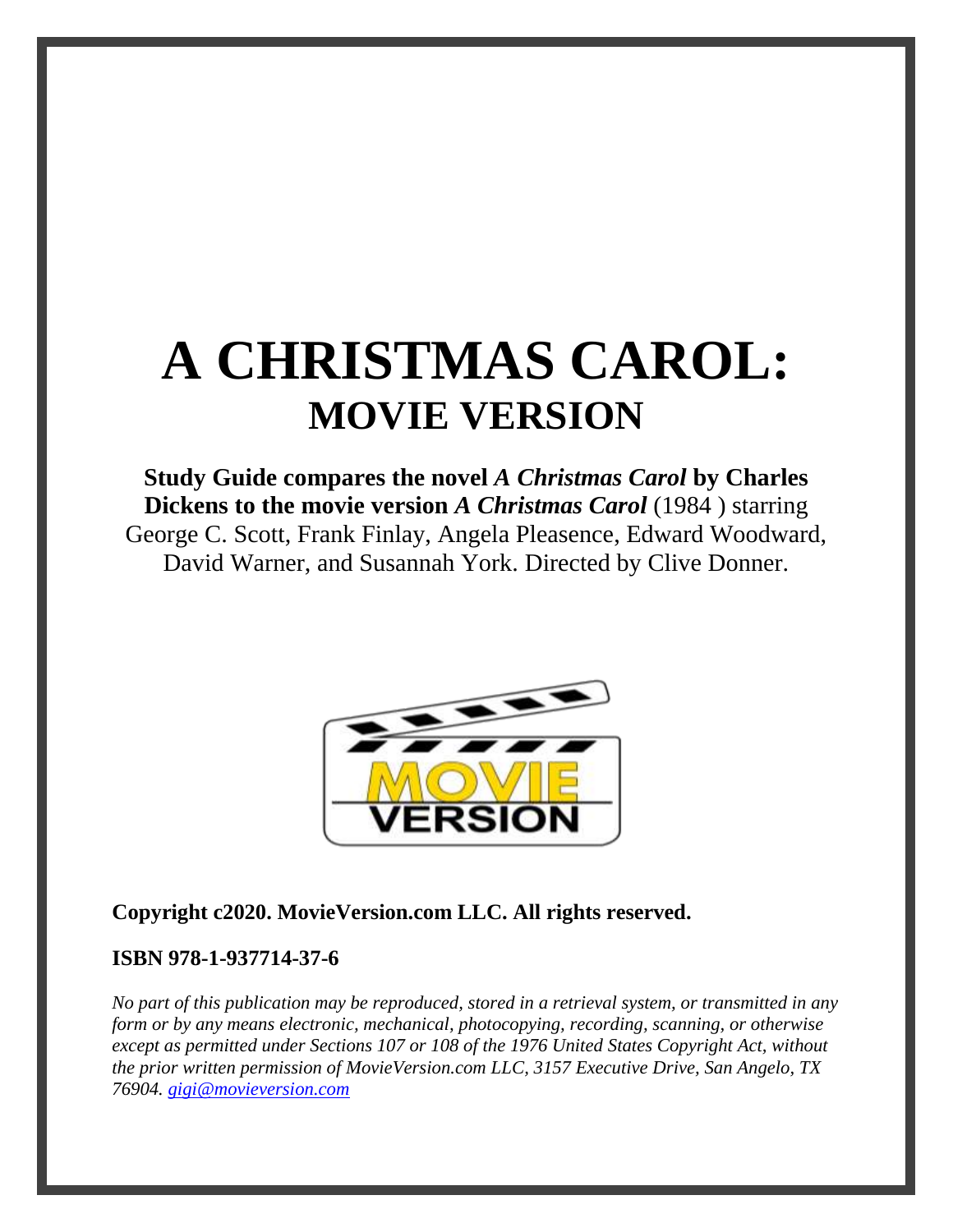# **THE MOVIE VERSION OF** *A CHRISTMAS CAROL* **IS NOT LIKE THE BOOK by Charles Dickens**

**RECOMMENDED MOVIE:** *A Christmas Carol* (1984) starring George C. Scott, Frank Finlay, Angela Pleasence, Edward Woodward, David Warner, and Susannah York. Directed by Clive Donner. A made for TV movie originally aired on CBS December 17, 1984. This is an outstanding movie version that is fairly accurate. A plus is the setting. The film was shot on location in Shrewsbury, England.

## **HOW ACCURATE IS THE MOVIE VERSION OF THE BOOK?**



### **WHAT'S IN THE BOOK THAT'S NOT IN THE MOVIE?**

Bob Cratchit's comforter, the boy caroler, spirits in the air, the lamplighter, blessings from the torch of Christmas Present, the aging of Christmas Present, miners, the men in the lighthouse, sailors on ships at sea, games of forfeits, Yes and No, and blind man's buff, the couple in debt to Scrooge, the bag of money, and the calico shirt.

#### **WHAT'S IN THE MOVIE THAT'S NOT IN THE BOOK?**

The Exchange, Scrooge's corn deal, Marley's hearse, female Christmas Past, Fan as a young woman, Scrooge's father, game of similes, the poulter, the homeless family, Christmas Present's beard.

#### **WHAT'S THE SAME?**

Marley's ghost, the three spirits, Tiny Tim, Scrooge's transformation from stingy grouch to generous celebrator of Christmas.